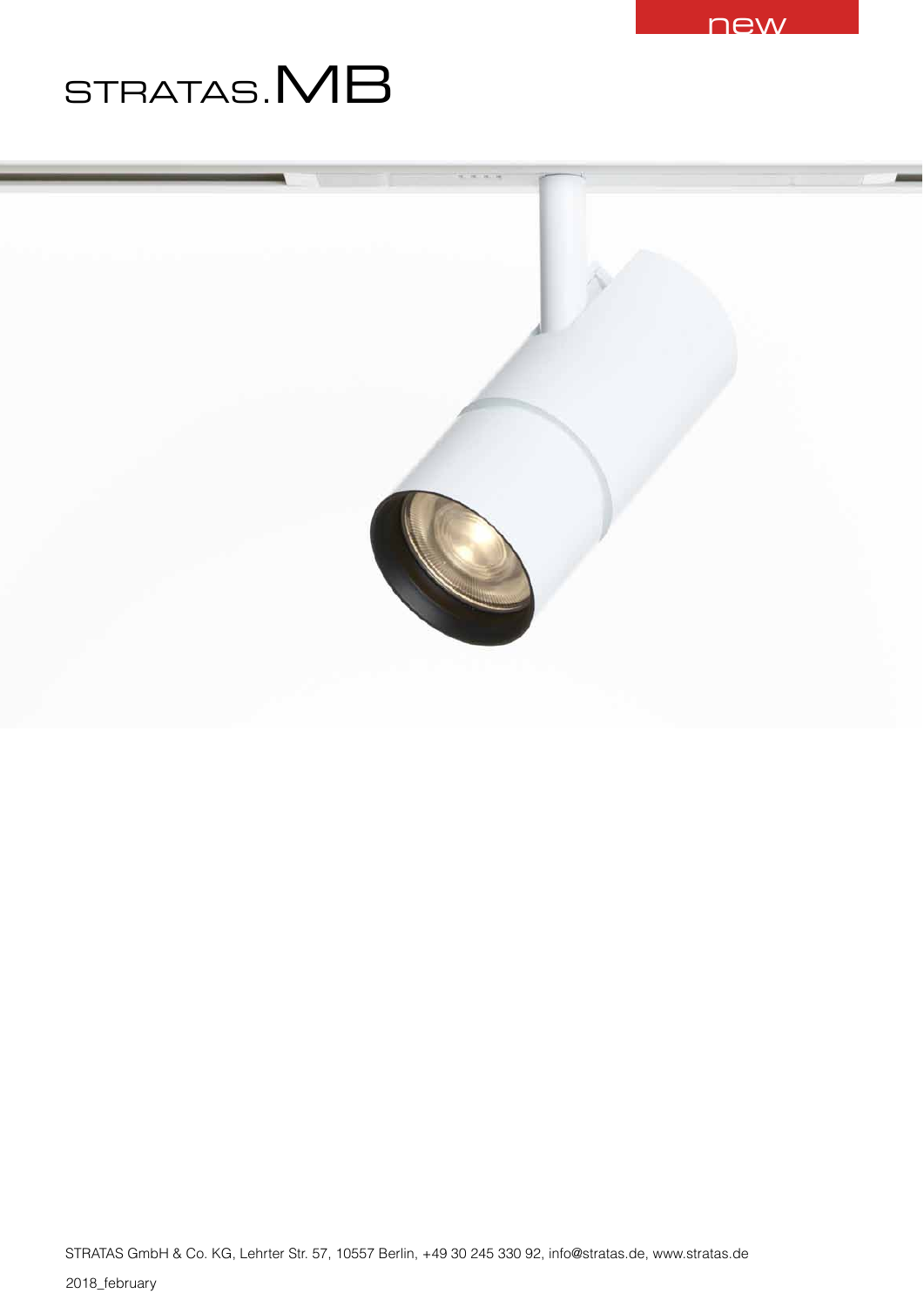



# **Xicato XTM LED (CRI** = **98) spotlight / wall washer**

# **luminaire**

- small construction-kit spotlight system Ø 60mm
- with changeable optics

# **lamp**

- $XICATO / XTM Artist (CRI = 98 / R9=95)$ Xicato XTM module 19mm **MB-XTM-19, 1300Im, typ. 16W**
- colour temperature: 3000 K (2700 K, 3500 K, 4000 K on request) 1x2 step MacAdam initial.
- life hours: 50,000 h L70/B0/F0
- Colour and lumen consistent over life<br>• other Xicato-LEDs and 2000lm on req
- other Xicato-LEDs and **2000lm** on request

# **beam angle**

- 30° / 33° / 43° / 60° / wallwasher
- toolless exchange of lenses and wall washer front

# **accessoires**

- wall washer front angled
- honey comb
- snoot
- diffusor
- sculpture lens
- barn doors

# **control**

- XTM
	- potentiometer / 10-100% dimming
	- potentiometer / flicker free / 0,1-100% dimming
	- DALI / flicker free / 0,1-100% dimming
	- DALI + potentiometer / flicker free / 0,1-100% dimming

#### **mounting**

- track adapter 230V (EUTRAC / STUCCHI 3-phase multiadapter with data option)
- surface mount ( $Ø=70$ , h=35) or recessed

# **orientation**

• 0 ̊- 90 ̊ vertical tilt and 360 ̊ rotation.

# **material / colour**

- aluminium, powder coated
- white, silver, black (other colours available on request)

#### **miscellaneous**

- system typ. 17W
- Operating temperature: -25°C to 35°C
- weight: 0,6 kg